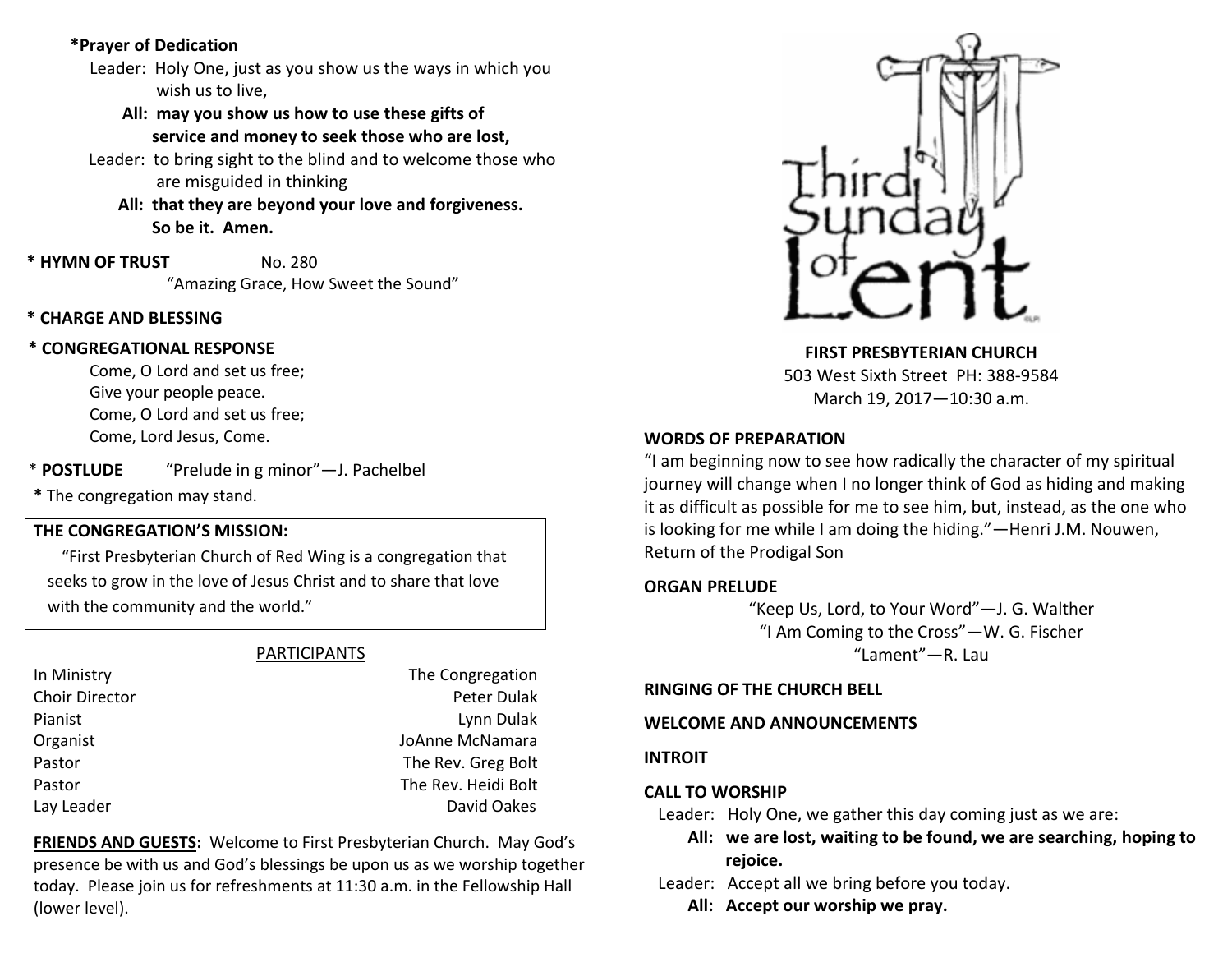#### **\*HYMN OF PRAISE** No. 387

 "Savior, Like a Shepherd Lead Us" *(Prayer Request cards are collected by the Usher.)*

# **\*PRAYER OF CONFESSION** (unison)

**God our Shepherd, we confess that we often lose our way. Sometimes, we follow like sheep and end up in places that we should not be. At other times, we choose our own paths and end up hitting a dead end. In a moment of quiet, we bring before you those things we have done in our straying and ask that, in your mercy, you will bring us back on track. May we, like the Prodigal Son, come to ourselves. May we trust and follow you alone. May we listen and follow you alone. May we act after worshipping you alone this day. Amen.**

# **\*SILENT PRAYER**

# **\*ASSURANCE OF PARDON**

Leader: Hear the Good News.

- **People: God hears us always, and knows what we need even when we do not.**
- Leader: Receive assurance of the Lord's absolution, put your trust in the new covenant promised and guaranteed to us through Jesus Christ, our Savior. Amen.

# **\*PRAYER RESPONSE - Gloria Patri**

 **Glory be to the Father and to the Son and to the Holy Ghost. As it was in the beginning, is now and ever shall be, world without end, Amen, Amen.**

# **SACRAMENT OF BAPTISM** (insert)

*Owen Jerrol Griffin*

 Son of Amanda and Dustin Griffin Assisting Elder: Dean Massett

# **YOUTH DRAMA**

**OLD TESTAMENT LESSON** Psalm 119: 167-176 (read responsively)

# **CHOIR ANTHEM**

"Burdens Are Lifted at Calvary"—arr. Camp Kirkland

**NEW TESTAMENT LESSON** Luke 15: 1-32 Leader: The Word of the Lord. **People: Thanks be to God!**

**SERMON Rev. Greg Bolt** 

**\*HYMN OF HOPE** "I'm Not Alone" (Insert)

# \***AFFIRMATION OF FAITH** (from "A Brief Statement of Faith")

**We trust in God, whom Jesus called Abba, Father. In sovereign love God created the world good and makes everyone equally in God's image, male and female, of every race and people, to live as one community. But we rebel against God; we hide from our creator. Ignoring God's commandments, we violate the image of God in others and ourselves, accept lies as truth, exploit neighbor and nature, and threaten death to the planet entrusted to our care. We deserve God's condemnation. Yet God acts with justice and mercy to redeem creation. In everlasting love, the God of Abraham and Sarah chose a covenant people to bless all families of the earth. Hearing their cry, God delivered the children of Israel from the house of bondage. Loving us still, God makes us heirs with Christ of the covenant. Like a mother who will not forsake her nursing child, like a father who runs to welcome the prodigal home, God is faithful still.**

# **PRAYERS OF THE PEOPLE**

**Petitions**  Pastoral Prayer The Lord's Prayer (p. 16 in hymnal) Response

# **WORSHIP THROUGH TITHES AND OFFERINGS**

**Offertory:** "Legende"—T. Loud **\*Doxology** No. 591 Praise God, from whom all blessings flow; Praise Christ, all people here below; Praise Holy Spirit evermore; Praise Triune God, whom we adore. Amen.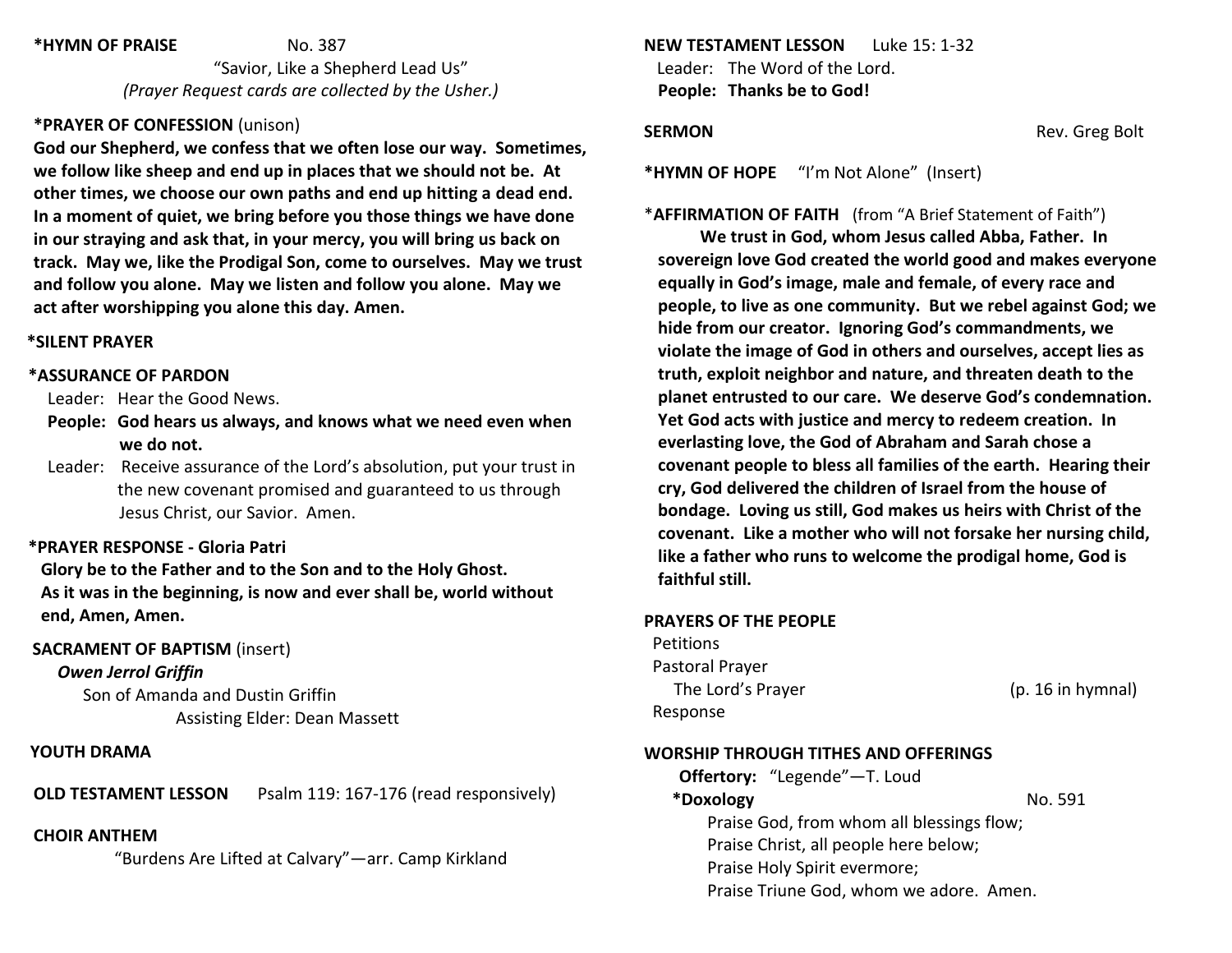#### **Luke 15: 1-32** (cont'd.)

refused to go in. His father came out and began to plead with him. 29But he answered his father, "Listen! For all these years I have been working like a slave for you, and I have never disobeyed your command; yet you have never given me even a young goat so that I might celebrate with my friends. 30But when this son of yours came back, who has devoured your property with prostitutes, you killed the fatted calf for him!" 31Then the father said to him, "Son, you are always with me, and all that is mine is yours. 32But we had to celebrate and rejoice, because this brother of yours was dead and has come to life; he was lost and has been found." '

#### **DONATION OPPORTUNITIES!**

Clearwater offers amazing opportunities for people to find themselves – through retreats, family reunions, and of course camp! The opportunities to grow in faith, learn more about living in an intentional Christian community, and being part of a life-changing experience allows people to focus on what is important! We invite you to support our scholarship fund and help a camper have a significant life-changing experience. It's easy! Go to [www.givemn.org,](http://www.givemn.org/) search for Clearwater and support our scholarship fund, or you can simply mail in a check with scholarship noted on the memo line. You can make a difference in a young person's life!

#### **ANNOUNCEMENTS**

**FIRST PREZ HAPPENINGS THIS WEEK:** TODAY, 9:15 a.m. – Sunday School 10:30 a.m. -- Worship 11:30 a.m. – Fellowship 11:30 a.m.—Intra-Church Committee Mon., 03/20, 10:00 a.m.—Coffee @ Mandy's Café Tues., 03/21, 6:55 p.m.—JuBELLation Ringers 7:00 p.m.--SESSION Wed., 03/22, 6:15 a.m. – Men's Book Study 5:00 p.m. – **Lenten Service @St. Paul's Lutheran** Thur., 03/23, 7:30 a.m.—Women's Book Study @ St. James

**Psalm 119:167-176** (read responsively)

 $167$  My soul keeps your decrees;

I love them exceedingly.

**<sup>168</sup> I keep your precepts and decrees,**

 **for all my ways are before you.** 

169 Let my cry come before you, O LORD;

give me understanding according to your word.

<sup>170</sup> **Let my supplication come before you;**

 **deliver me according to your promise.** 

 $171$  My lips will pour forth praise,

because you teach me your statutes.

<sup>172</sup> **My tongue will sing of your promise, for all your commandments are right.** 

 $173$  Let your hand be ready to help me,

for I have chosen your precepts.

<sup>174</sup> **I long for your salvation, O LORD,**

 **and your law is my delight.** 

 $175$  Let me live that I may praise you,

and let your ordinances help me.

**<sup>176</sup> I have gone astray like a lost sheep; seek out your servant,**

 **for I do not forget your commandments.** 

#### **PRAYER REQUESTS:**

Blue Prayer Request cards may be completed and given to an usher or placed in the basket at the Sanctuary door

**SUNDAY MORNING ADULT ED DISCUSSION GROUP…** meets every **Sunday morning at 9:15** (until 10:00) in the Conference Room. Each week a different topic is discussed, based upon relating current events, life issues, or theological topics to Christian faith. Come by and join in to deepen, broaden, and refresh your faith in Christ.

**GENTLE REMINDER:** The coffee pot in the servery was left on last weekend and was not discovered until Monday morning. Please make sure that all appliances being used are turned off and properly cleaned before leaving.